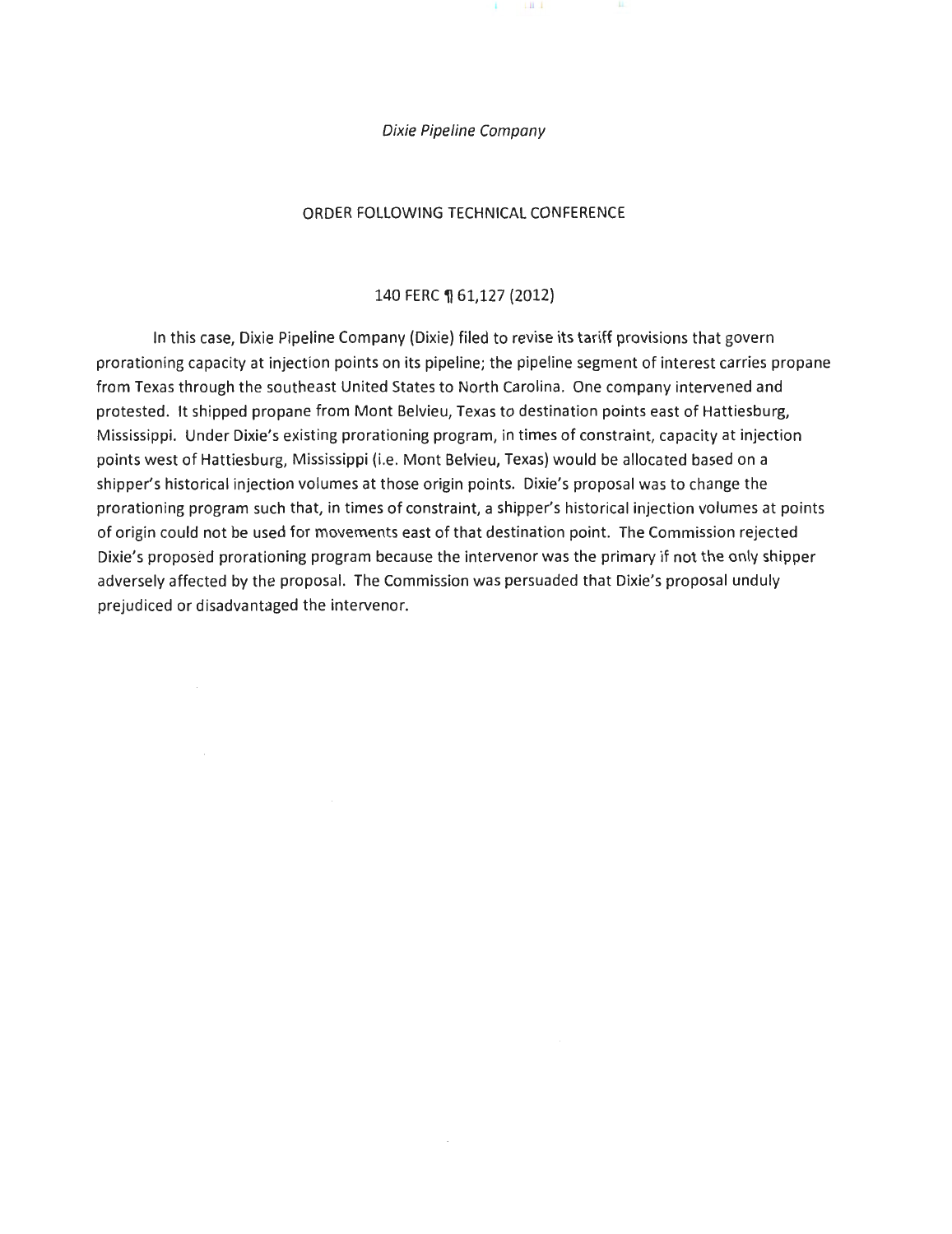# 140 FERC 161,127 UNITED STATES OF AMERICA FEDERAL ENERGY REGULATORY COMMISSION

Before Commissioners: Jon Wellinghoff, Chairman; Philip D. Moeller, John R. Norris, Cheryl A. LaFleur, and Tony T. Clark.

Dixie Pipeline Company

Docket No. IS12-88-000

# ORDER FOLLOWING TECHNICAL CONFERENCE

 $(Issued August 15, 2012)$ 

1. On December 15, 2011, Dixie Pipeline Company (Dixie)<sup>1</sup> filed FERC Tariff No. 99.1.0, proposing to cancel FERC Tariff No. 99.0.0 and modify language relating to Injection Capacity Allocation under Item 70, "Proration."

2. Dow Hydrocarbons and Resources LLC (DHR) filed a motion to intervene and a protest asking the Commission to reject FERC Tariff No. 99.1.0. DHR contended that Dixie's proposal would discriminate against DHR, while providing a competitive advantage to an affiliate of Dixie's.

3. In an order issued January 13, 2012, the Commission accepted and suspended FERC Tariff No. 99.1.0 to become effective August 16, 2012, subject to the outcome of a technical conference.<sup>2</sup> The technical conference was convened February 28, 2012. Following the technical conference, the parties filed comments and reply comments.<sup>3</sup>

4. As discussed below, the Commission rejects FERC Tariff No. 99.1.0.

 $<sup>1</sup>$  Dixie is now a limited liability company and has changed its name to Dixie</sup> Pipeline Company LLC.

<sup>&</sup>lt;sup>2</sup> Dixie Pipeline Co., 138 FERC ¶ 61,022 (2012).

<sup>&</sup>lt;sup>3</sup> Dixie; DHR; and Blossman Gas, CHS, Inc., Ferrellgas, L.P., and the National Propane Gas Association (together Propane Group) filed initial and reply comments following the technical conference.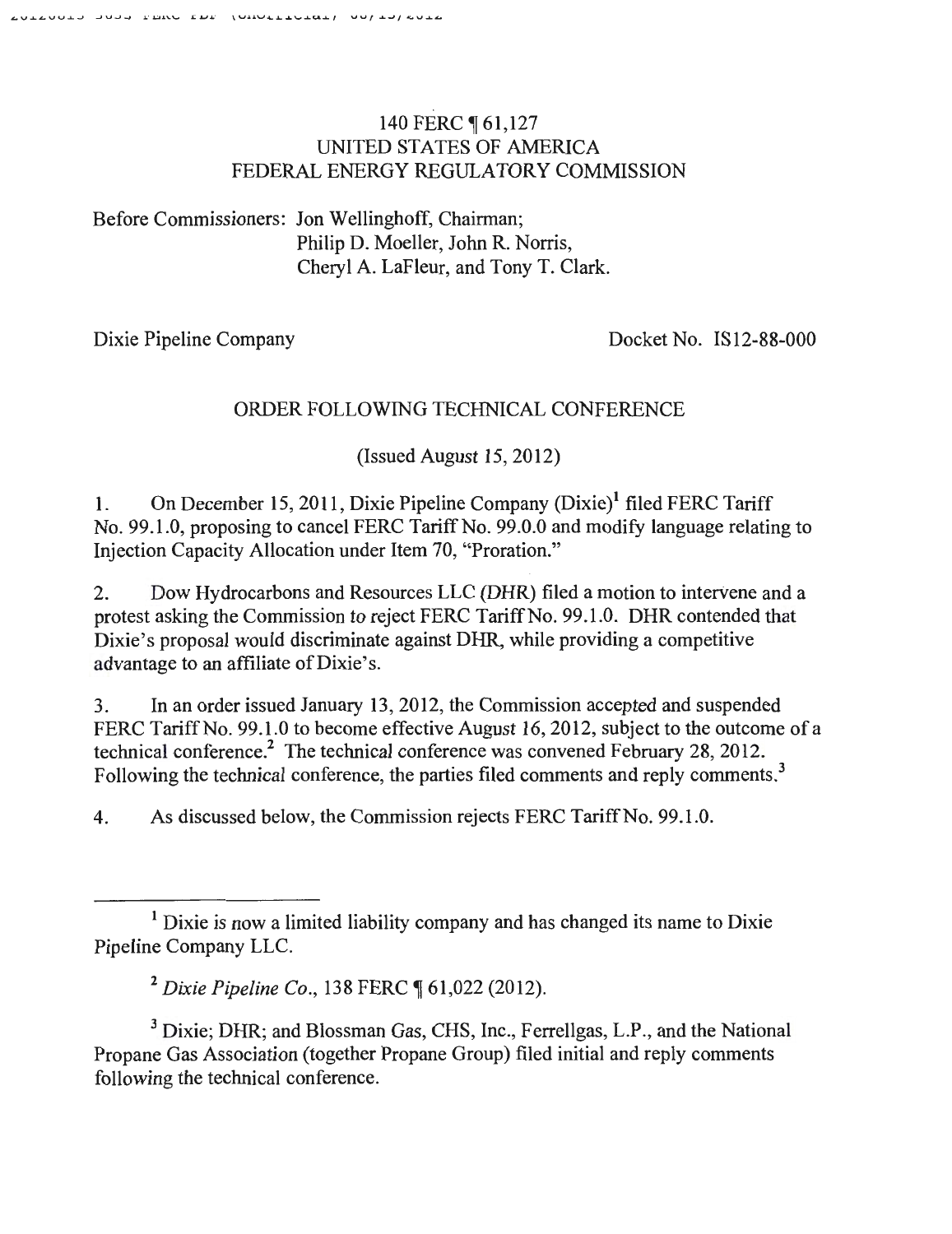Docket No. IS12-88-000 - 2 -

## **I. Background**

5. Dixie's pipeline system extends from Mont Belvieu, Texas, to Apex, North Carolina, with numerous interim origin and destination points. 4 Dixie stated that it primarily transports propane, but that it also transports ethane and refinery grade propylene between certain points. Dixie further stated that its current tariff requires it to allocate capacity during periods of constraint based on each shipper's historical movements and that it calculates injection and withdrawal capacity separately, although it bases each calculation on a 12-month historical period. Dixie explained that it uses this allocation methodology because shippers primarily ship propane and that, because it maintains significant propane line fill and storage on the system, it does not require shippers to withdraw the exact amounts that they deliver in any particular month.

6. In its protest, DHR stated that it primarily ships propane on Dixie's system from Mont Belvieu, Texas, to Erwinville, Louisiana, where the propane then is transported via another pipeline to The Dow Chemical Company's (Dow Chemical) chemical and plastics manufacturing facility near Plaquemine, Louisiana. According to DHR, the propane serves as a feedstock in the manufacture of various chemicals. DHR also stated that, during some winter months when the demand for propane for home heating increases, it has transported propane via Dixie's pipeline system from Mont Belvieu to Hattiesburg, Mississippi, for sale in that market.

7. DHR contended that FERC Tariff No. 99.1.0 would restrict its current ability to transport propane on the Dixie system to destinations east of Erwinville during the winter months. According to DHR, if the proposed revision is adopted, its historical volume will be based only on its propane movements from Mont Belvieu to the Erwinville delivery point. DHR argued that it would be the only shipper affected in this manner and that it would have limited ability to compete for propane sales when prices in the Hattiesburg propane market make it an attractive alternative to the use of propane as a feedstock for Dow Chemical's facility.

#### **II. Positions of the Parties**

#### **A. Initial Comments**

**1. Dixie** 

8. Dixie argues that the change to its injection capacity rules is in the best interests of the pipeline and shippers as a whole and is fully consistent with the Commission's

<sup>&</sup>lt;sup>4</sup> A map of Dixie's system is included in Attachment A to its Initial Post-Technical Conference Comments (March 19, 2012).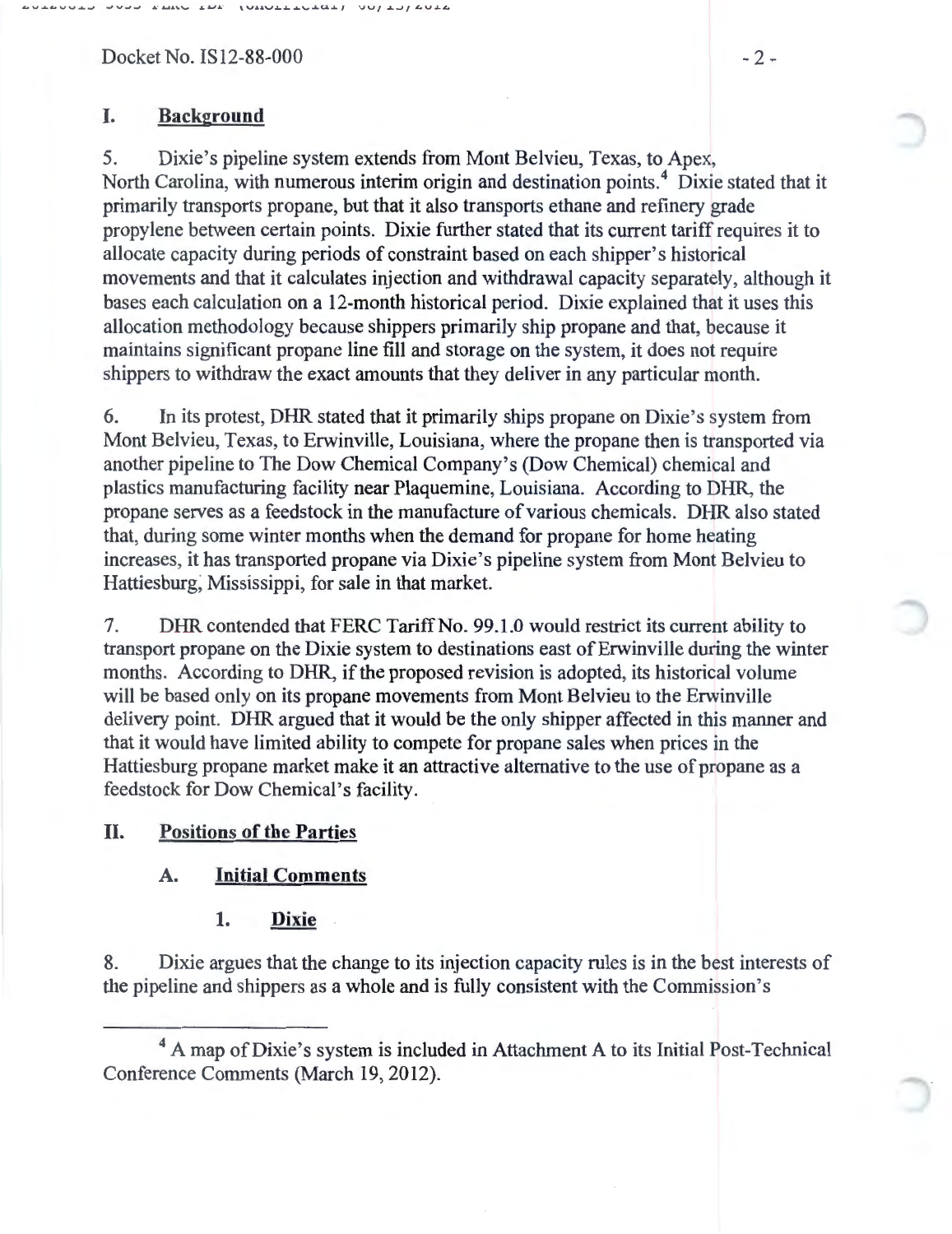Docket No. IS12-88-000  $-3-$ 

regulations and the requirements of the Interstate Commerce Act  $(ICA)$ <sup>5</sup>. Dixie emphasizes that the Commission has stated that there is no single best method for allocating pipeline capacity in periods of excess demand for the capacity and that pipelines should have some latitude in developing capacity allocation procedures specific to their systems.<sup>6</sup> Dixie asserts that the proposed revision to its allocation policy is objective, neutral, and fair to all shippers because it will remedy a specific situation that allows DHR to benefit at the expense of all other shippers.

9. Dixie explains that its system has sufficient capacity during most of the year to accommodate both traditional long-haul shipments and DHR's short-haul movements. However, Dixie contends that, when propane demand peaks during the winter months, shippers at Mont Belvieu want to inject more volumes than can be moved through the initial segment of the line, so the Mont Belvieu origin point requires injection allocation.<sup>7</sup> Dixie also emphasizes that its current policy bases injection allocation at Mont Belvieu on each shipper's share of historical volumes, regardless of the destination or distance of the transportation, and that this methodology confers on DHR an undue preference.

10. Dixie states that its shippers traditionally have moved propane from origins in Texas and Louisiana to destinations across the Southeast from Mississippi to North Carolina. However, continues Dixie, during the winter when propane demand increases at the Hattiesburg trading hub, DHR uses its volume history based on short-haul movements to obtain a significant portion of the capacity to Hattiesburg. Dixie contends that this has created capacity constraints that unduly restrict other shippers during the peak demand periods. For example, adds Dixie, in February 2010, DHR controlled 50 percent of the available Mont Belvieu injection capacity, which allowed it to switch from its traditional Erwinville destination so that it could sell propane in the Hattiesburg market.

5 49 App. U.S.C. § 1, *et seq.* 

<sup>6</sup> Dixie cites *Mid-America Pipeline Company, LLC*, 106 FERC ¶ 61,094, at P 14 (2004) (citing *SFPP, L.P.,* 86 PERC~ 61,022, at 61 ,115 (1999); *Total Petroleum, Inc.* v. *Citgo Products Pipeline, Inc.,* 76 PERC~ 61 ,164, at 61 ,947 (1996)).

 $<sup>7</sup>$  Dixie explains that the capacity of each segment of its system generally increases</sup> from west to east between Mont Belvieu and Demopolis, Alabama. Thus, states Dixie, the initial segment between Mont Belvieu and Sulphur, Louisiana, has less capacity than the segments between Sulphur and Demopolis. Further, Dixie states that the capacity of each segment east of Demopolis progressively decreases until the pipeline terminates at Apex, North Carolina. Dixie also asserts that, under ordinary operating conditions, Mont Belvieu is the only origin point to have been put on injection allocation during the last several years.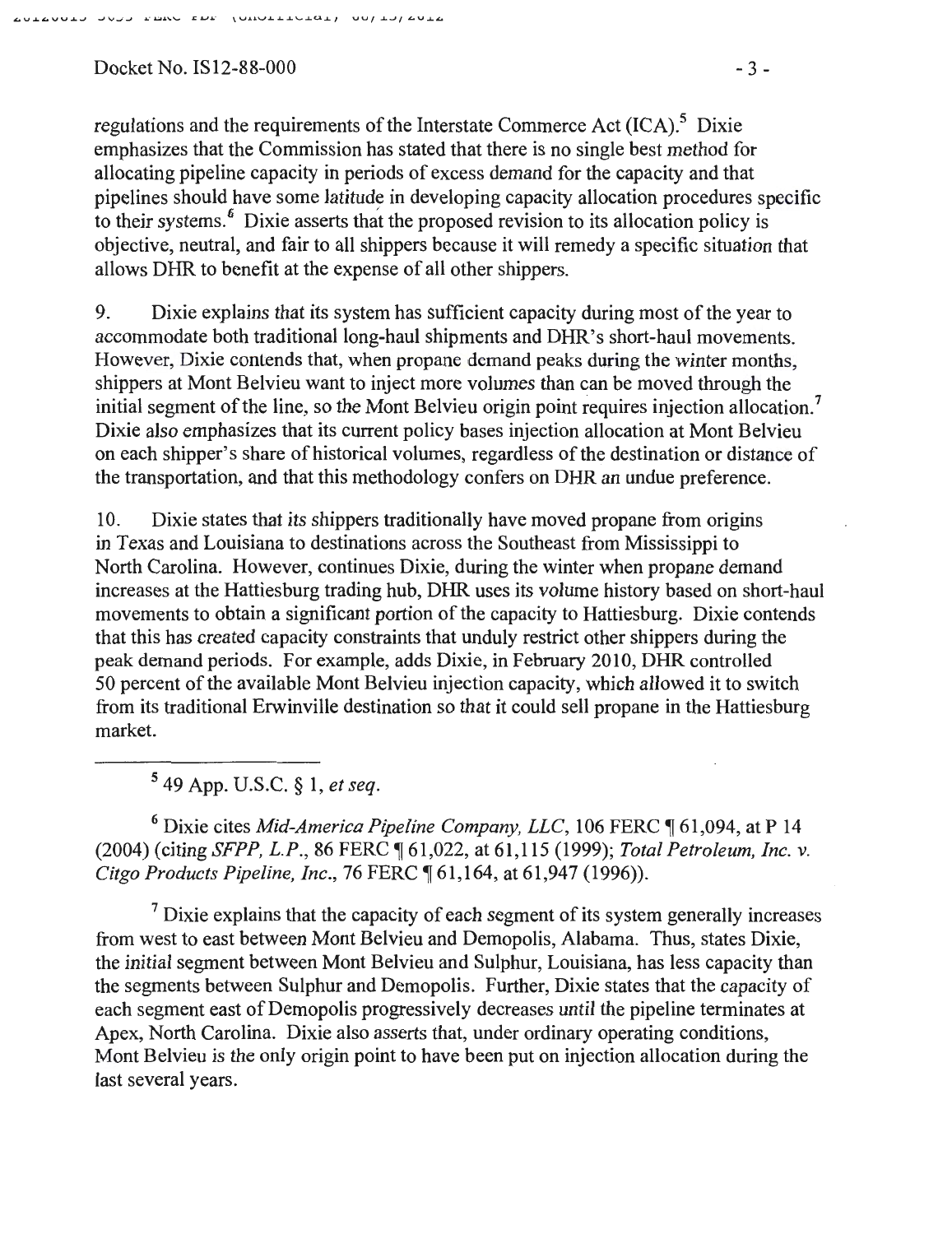Docket No.  $1S12-88-000$   $-4-$ 

11. Dixie maintains that DHR's control of the capacity may discourage traditional long-haul shippers from moving product on the system because they cannot obtain sufficient capacity during the winter season. According to Dixie, because those shippers are responsible for a greater share of barrel-miles and revenue, Dixie itself would be harmed significantly if those shippers leave the system. Further, states Dixie, all shippers would be harmed because the pipeline's costs would be spread over a smaller number of barrel miles, thereby increasing rates.

12. Dixie also claims that its current prorationing procedure gives DHR the ability to influence the propane price at the Hattiesburg marketing hub. Dixie explains that the price of propane at Hattiesburg during certain winter months can be significantly higher than the price at Mont Belvieu. Dixie contends that, ifDHR is no longer able to apply its entire historical allocation to movements to Hattiesburg during the winter, it is likely to nominate a smaller, more realistic volume to its normal Erwinville destination.

13. Dixie observes that DHR claims that it has not attempted to purchase another shipper's supply of propane to take advantage of a pricing margin at Hattiesburg, but does acknowledge that it has sold propane at Hattiesburg to take advantage of increased winter demand there. However, Dixie also asserts that DHR's control of a significant amount of injection capacity on Dixie at Mont Belvieu gives DHR the ability to require other shippers there to sell product to it at a discount.

14. Moreover, continues Dixie, DHR also argues that, when it has sold propane at Hattiesburg, the Hattiesburg propane price already had increased due to normal market dynamics there and that DHR's supply of additional volumes into Hattiesburg would have caused the market price for propane in Hattiesburg to be lower than it otherwise would have been. Dixie concedes that this might be the case if DHR were shipping the full amount of its capacity allocation, but Dixie also points out that DHR has admitted that it has chosen to ship less propane than it could have shipped during times when Dixie's system was on allocation.

15. Dixie emphasizes that the proposed new policy does not deny DHR or any other shipper the ability to make longer-haul movements. Further, states Dixie, the new policy would not prevent DHR from using its historical allocation to obtain sufficient capacity to move product to its traditional Erwinville destination. Dixie states that its proposed change is not unduly discriminatory even if it would treat certain historical shippers differently based upon the distance of their previous propane movements. Dixie maintains that it is not unduly discriminatory to treat shippers differently if they are not similarly situated. Dixie points out that the Commission has approved prorationing policies that distinguish between different types of shippers on the basis that each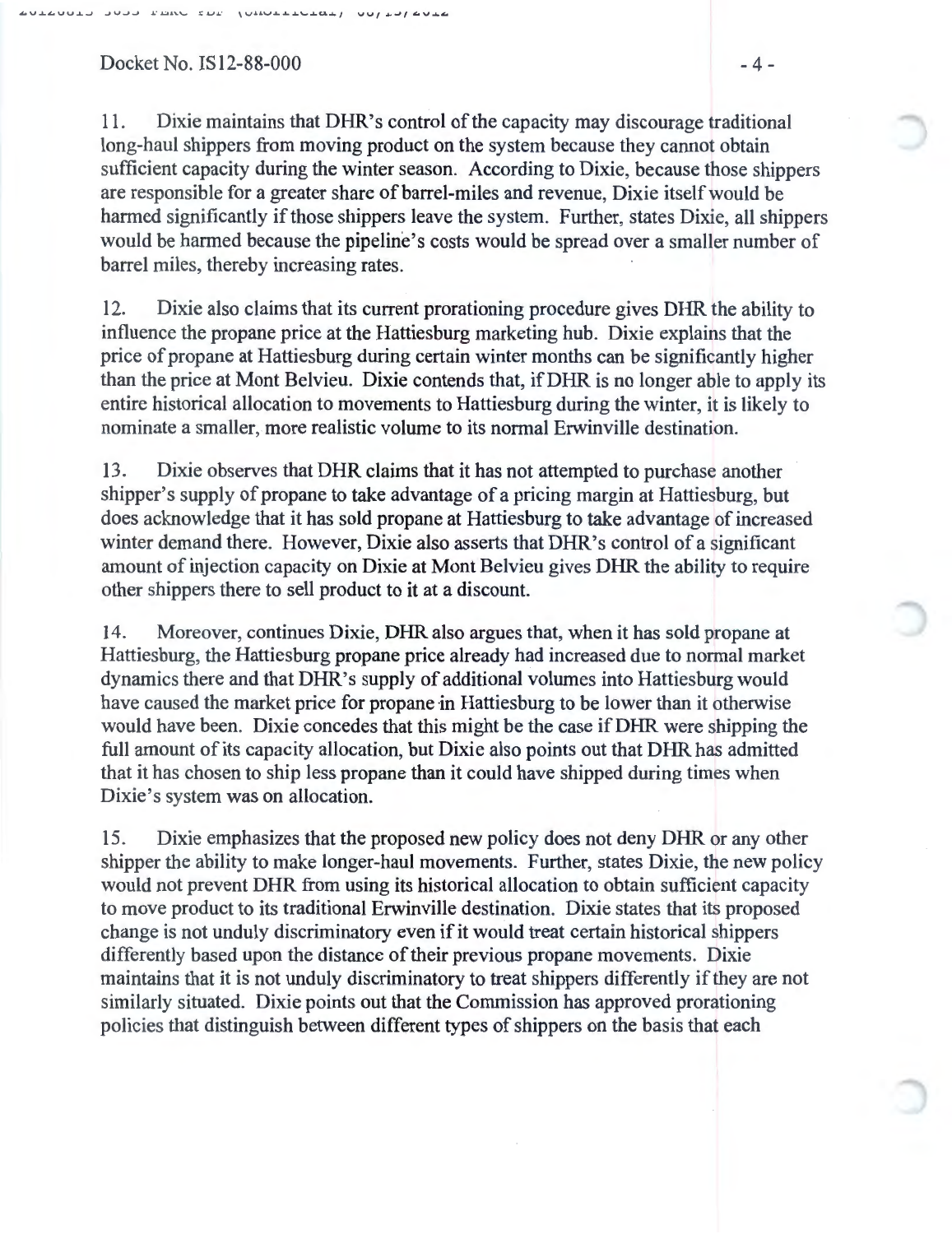Docket No. IS12-88-000 - 5 -

shipper's entitlement to capacity depends on the shipper's "own decisions to ship or not ship."<sup>8</sup>

16. Dixie's response to DHR's claim that the revised rule would prevent DHR from injecting any propane at Mont Belvieu for delivery to Hattiesburg even if Dixie had capacity available between Erwinville and Hattiesburg is that whether there is available capacity between Erwinville and Hattiesburg is irrelevant because Erwinville is not an · origin point on the pipeline. Thus, continues Dixie, even if there were capacity between Erwinville and Hattiesburg, injection capacity at Mont Belvieu still could be constrained if there were insufficient capacity on the initial segment of the line between Mont Belvieu and Sulphur.

17. Finally, Dixie challenges DHR's claim that the proposed policy may confer an unreasonable preference on Dixie's affiliates. Dixie emphasizes that the rules in its tariffs apply equally to all shippers. Indeed, continues Dixie, the other main shipper whose capacity allocation to Hattiesburg would be reduced by the proposed tariff change is Dixie's affiliate, Enterprise Products Operating, L.P. (EPOLP), which also makes short-haul movements to west-of-Hattiesburg destinations, although its west-of-Hattiesburg shipments are not as large as DHR's.

## **2. DHR**

18. DHR explains that Dow Chemical uses a sophisticated computer model, as well as market information, to determine the feedstock slate that will allow it to achieve the maximum profit from the operation of its plants. Therefore, continues DHR, if propane is an unfavorable feedstock, one option is for it to sell the propane into the Hattiesburg market. DHR states that its propane shipments on Dixie's system have decreased each year beginning in 2007, in part because the increasing availability of shale gas has made ethane the preferable feedstock. In addition, DHR states that the money it has paid to Dixie for transportation of propane is far greater than the profit it has earned from selling propane in Hattiesburg.

19. DHR argues that Dixie has not shown that DHR has forced other shippers to sell propane to it at Mont Belvieu at a discount. In fact, states DHR, it is not possible to purchase propane at Mont Belvieu at a discount from the market price because Mont Belvieu is the largest physical propane trading center in the world, and shippers are unlikely to sell propane there at a discount.

<sup>&</sup>lt;sup>8</sup> Dixie cites *e.g, Mid-America Pipeline Company, LLC*, 106 FERC ¶ 61,094, at p 14 (2004).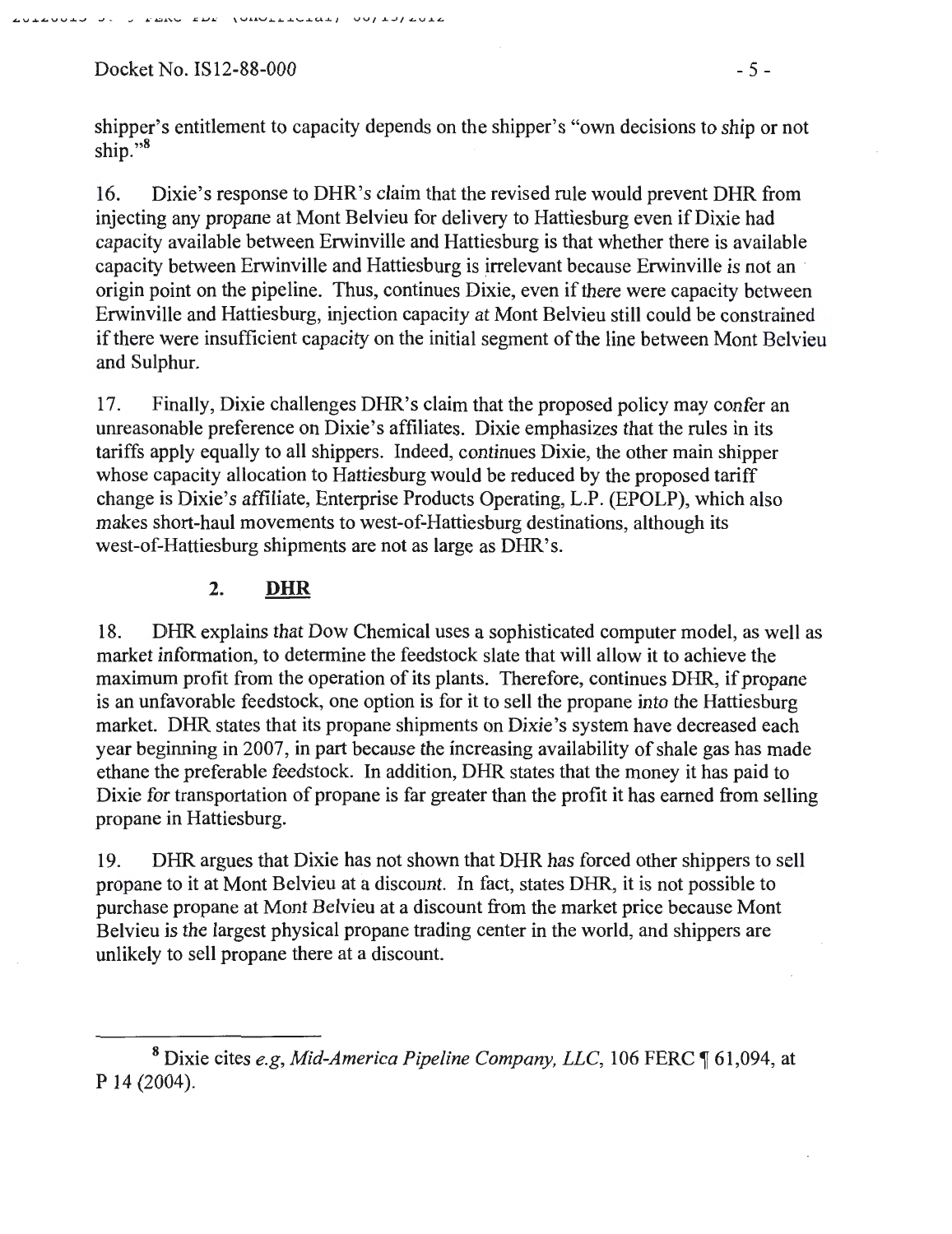Docket No. IS12-88-000  $-6$ -

20. DHR next contends that Dixie also has failed to support its claims that DHR has sold propane in Hattiesburg at a premium or driven up the price in Hattiesburg. Further, continues DHR, Dixie has not shown that DHR's allocation of injection capacity at Mont Belvieu actually has increased the price of propane at Hattiesburg. Rather, argues DHR, the factors that cause rising propane prices in Hattiesburg generally begin with unusually cold winter weather. DHR also points out that Dixie has stated that propane produced in Louisiana typically is sufficient to satisfy demand at Hattiesburg and points east, and further, that, during winter months, demand at Hattiesburg and points east requires all of the propane produced in Louisiana, plus some additional volumes from Mont Belvieu.

21 . DHR states that another shipper may, for a variety of economic reasons, purchase propane from DHR in Hattiesburg. DHR also points out that, if it had not shipped propane to Hattiesburg, that shipper might have shipped more propane to Hattiesburg itself and earned the margin on those additional shipments. However, DHR emphasizes that it cannot force another shipper to buy propane from it at a premium above the Hattiesburg market price. DHR claims that, when it has not shipped its full propane allocation, that failure has not driven up the market price for propane in Hattiesburg. Additionally, DHR explains that it ships only the amount of propane to Hattiesburg that it is able to sell there, so it cannot cause the price to rise.

22. DHR maintains that Dixie has not shown that, without its proposed revision, long-haul shippers will leave its system or that it would be harmed by such departures. Additionally, DHR emphasizes that Dixie has failed to show that any so-called alternative methods of transportation, such as rail, are viable options. According to DHR, there is no alternative common carrier pipeline available to long-haul shippers. DHR also asserts that capacity constraints on the Dixie system west of Baton Rouge are not a new phenomenon, and these constraints have not caused traditional long-haul shippers to leave Dixie's system.

23. DHR counters Dixie's assertion that the current prorationing policy is unfair to the long-haul shippers. DHR contends that the policy is fair to long-haul shippers because it is based on historical usage and is consistent with other approved prorationing policies. DHR suggests that Dixie's concern is based on the fact that Dixie's owner and operator is a long-haul shipper that will gain by preventing DHR from shipping propane to Hattiesburg during periods of injection allocation at Mont Belvieu.

24. Additionally, DHR maintains that the Commission has rejected arguments similar to Dixie's when it has considered other proposed prorationing policy revisions. For example, states DHR, in evaluating a comparable tariff filing by Platte Pipe Line Company (Platte), the Commission found that, "[c]laims by Platte that its competitive position will suffer or even that it seeks to protect consumers are irrelevant to common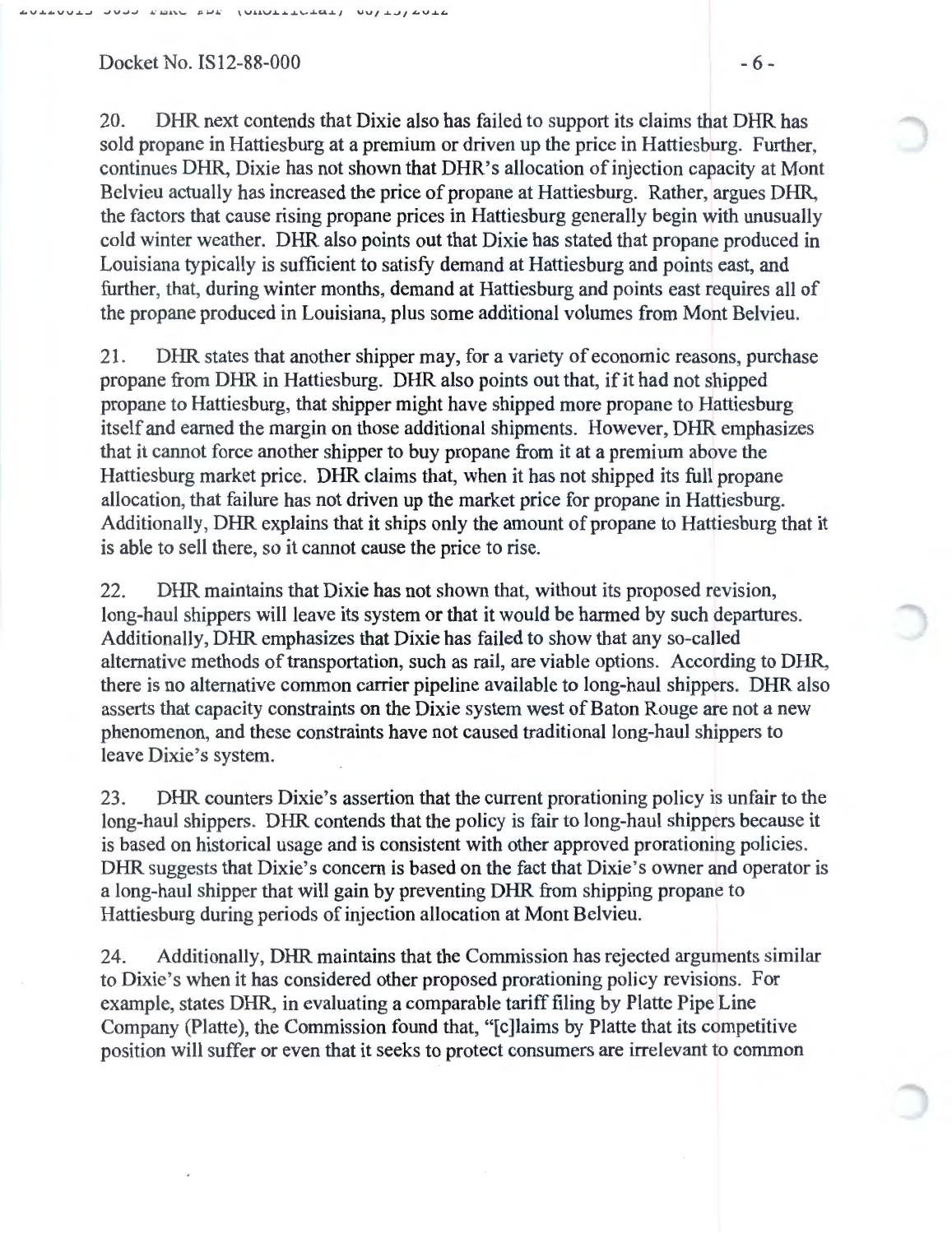Docket No. IS12-88-000 - 7 -

carriage on oil pipelines under the ICA."9 Further, states DHR, the Commission rejected Platte's attempt to justify its revised prorationing policy on a desire to eliminate alleged capacity brokering on its system and possible harm to its own competitive position if shippers elected to use other transportation options.<sup>10</sup> DHR emphasizes that Dixie has failed to demonstrate that its proposed tariff revision satisfies its duty under ICA section 1(4) "to provide and furnish transportation upon reasonable request therefore, and .. . make reasonable rules and regulations with respect to their operation  $\dots$ <sup>"11</sup>

25. DHR also argues that Dixie has not provided a sufficient operational justification for the proposed tariff revision. DHR explains that the Commission has approved unusual prorationing policies only where carriers were seeking to prevent significant operational problems on their systems. 12 DHR explains that Dixie's data responses show that injection allocation at Mont Belvieu has occurred infrequently since DHR became a full-year shipper in 2007. Specifically, DHR points out that, during the past five years, Dixie's common carrier system was on injection allocation from Mont Belvieu east only on four occasions: January 2009, February 2009, February 2010, and January 2011. Moreover, continues DHR, its own propane shipments from Mont Belvieu have declined each year since it became a full-year shipper on Dixie's system.

26. DHR responds to Dixie's speculation that, if DHR cannot make longer haul shipments from Mont Belvieu to markets east of Erwinville, such as Hattiesburg, DHR might nominate a significantly smaller amount of propane from Mont Belvieu to Erwinville during the winter. DHR asserts that such speculation is based on a faulty

10 DHR cites *Suncor Energy Marketing Inc. v. Platte Pipe Line Co.,* 132 FERC <sup>~</sup>61,242, at P 109 (201 0).

 $11$  49 App. U.S.C. § 1(4).

<sup>12</sup> DHR cites *Enbridge Pipelines (North Dakota) LLC*, 132 FERC ¶ 61,274, at P 25 (2010) (accepting revised prorationing procedure on "Enbridge North Dakota's pipeline system [which] has been in continual prorationing since February 2006 and recent dramatic increases in crude oil production in the Williston Basin are expected to continue for the next several years"); *Platte Pipe Line Co.*, 117 FERC ¶ 61,296, at P 7 (2006) (accepting revised prorationing procedure on a common carrier that had been subject to prorationing continually for several consecutive months and had been experiencing significant changes in delivery patterns).

<sup>9</sup> DHR cites *Suncor Energy Marketing Inc. v. Platte Pipe Line Co.,* 132 FERC <sup>~</sup>61,242, at P 104 (2010) *(Suncor)* (citing *Williams Pipe Line Co.,* Opinion No. 154, 21 FERC  $\P$  61,260, at 61,584 (1982) (stating, "[o]il pipeline rate regulation is not a consumer-protection measure. It probably was never intended to be.").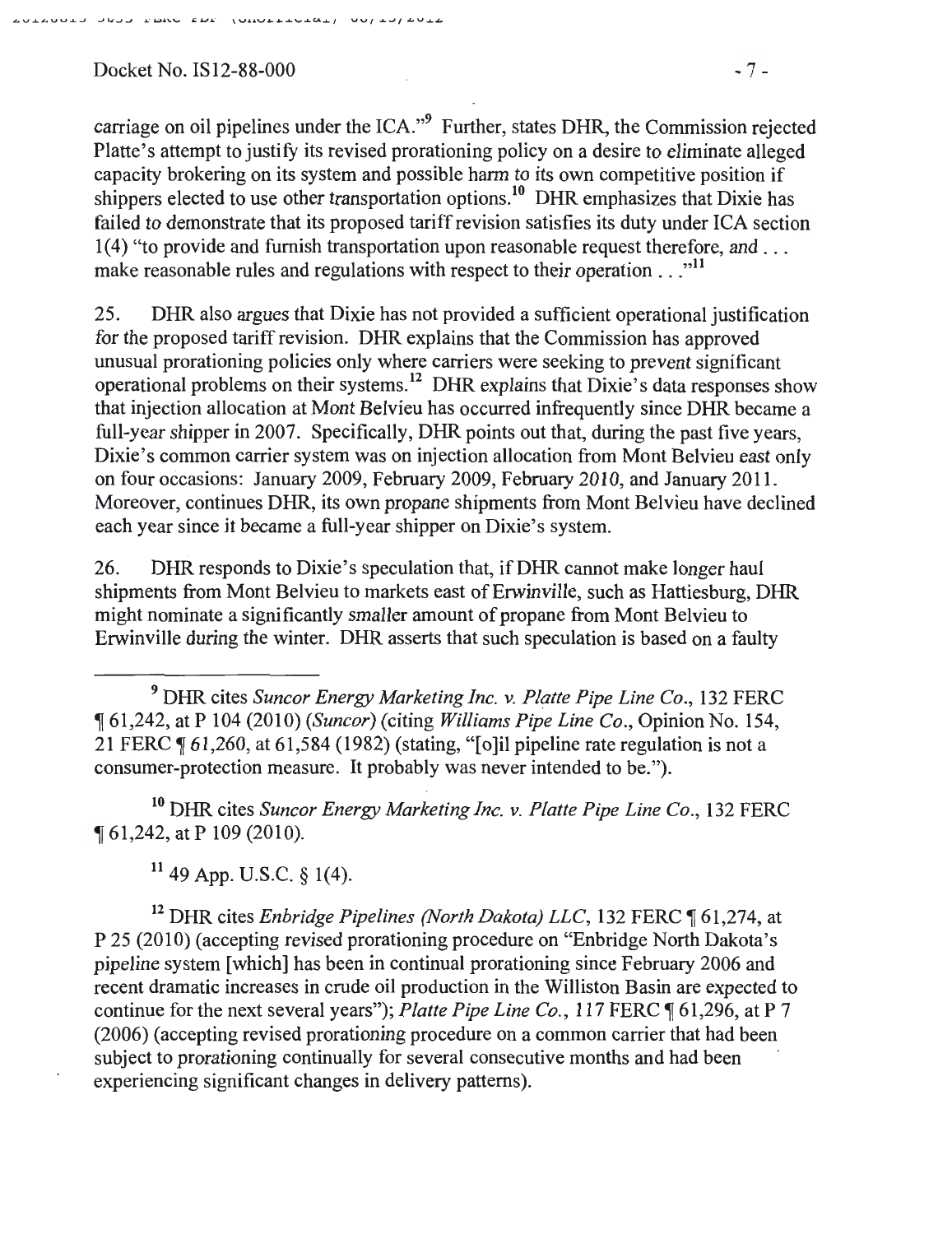$Docket No.$  IS12-88-000  $-8-$ 

premise, especially ifDHR wants to preserve its historical usage pattern to Erwinville. DHR explains that, by shutting DHR out of the seasonal propane market at Hattiesburg, Dixie eliminates that as a factor in DHR's monthly decision-making, and there is no reason to assume that it will not elect instead to direct that same number of propane barrels to Erwinville for consumption or storage at Plaquemine. DHR adds that, if its injections at Mont Belvieu remain unchanged, other shippers would not gain any additional injection capacity at Mont Belvieu. At the same time, continues DHR, there may be less propane available to serve the Hattiesburg market because any additional barrels of propane that DHR could have moved to Hattiesburg under Dixie's current injection capacity allocation policy would remain in Erwinville.

27. Additionally, DHR argues that any other long-haul shipper on the Dixie system has the same opportunity as DHR to build up its historical volumes to take advantage of the current injection capacity allocation policy. DHR explains that a traditional long-haul shipper's historical volume will be less than DHR's if it shipped a smaller number of propane barrels and/or only shipped propane during certain months of the relevant 12-month period. DHR contends that the traditional long-haul shipper's historical volume is a result of its business model, not an inherent unfairness in Dixie's current capacity allocation policy.

28. DHR claims that Dixie's proposed tariff revision is not just and reasonable because it is anti-competitive. DHR states that it will not have shipped propane to Hattiesburg during the winter of 2011/2012 because of the relatively warm weather in the Southeastern U.S. Therefore, continues DHR, under the proposed tariff revision, it would not be able to ship propane on Dixie to Hattiesburg during subsequent winters based on its historical shipments to Erwinville. DHR further asserts that the proposed revision will eliminate a competitor to the long-haul shippers (including a Dixie affiliate) selling propane in Hattiesburg. DHR suggests that some of the long-haul shippers may have agreed to a plan to eliminate a third competitor, in violation of section 1 of the Sherman Act.<sup>13</sup>

29. DHR states that ICA section  $3(1)^{14}$  requires common carriers to provide service to shippers without undue discrimination or preference. DHR rejects Dixie's claim that the proposed tariff revision is facially neutral and fair to all shippers, arguing that the revision will uniquely impact DHR.

30. DHR points out that it asked Dixie to provide a hypothetical example of each shipper's earned injection allocation at Mont Belvieu for delivery to Hattiesburg and

<sup>&</sup>lt;sup>13</sup> 15 U.S.C. § 1.

<sup>14 49</sup> App. U.S.C. § 3(1).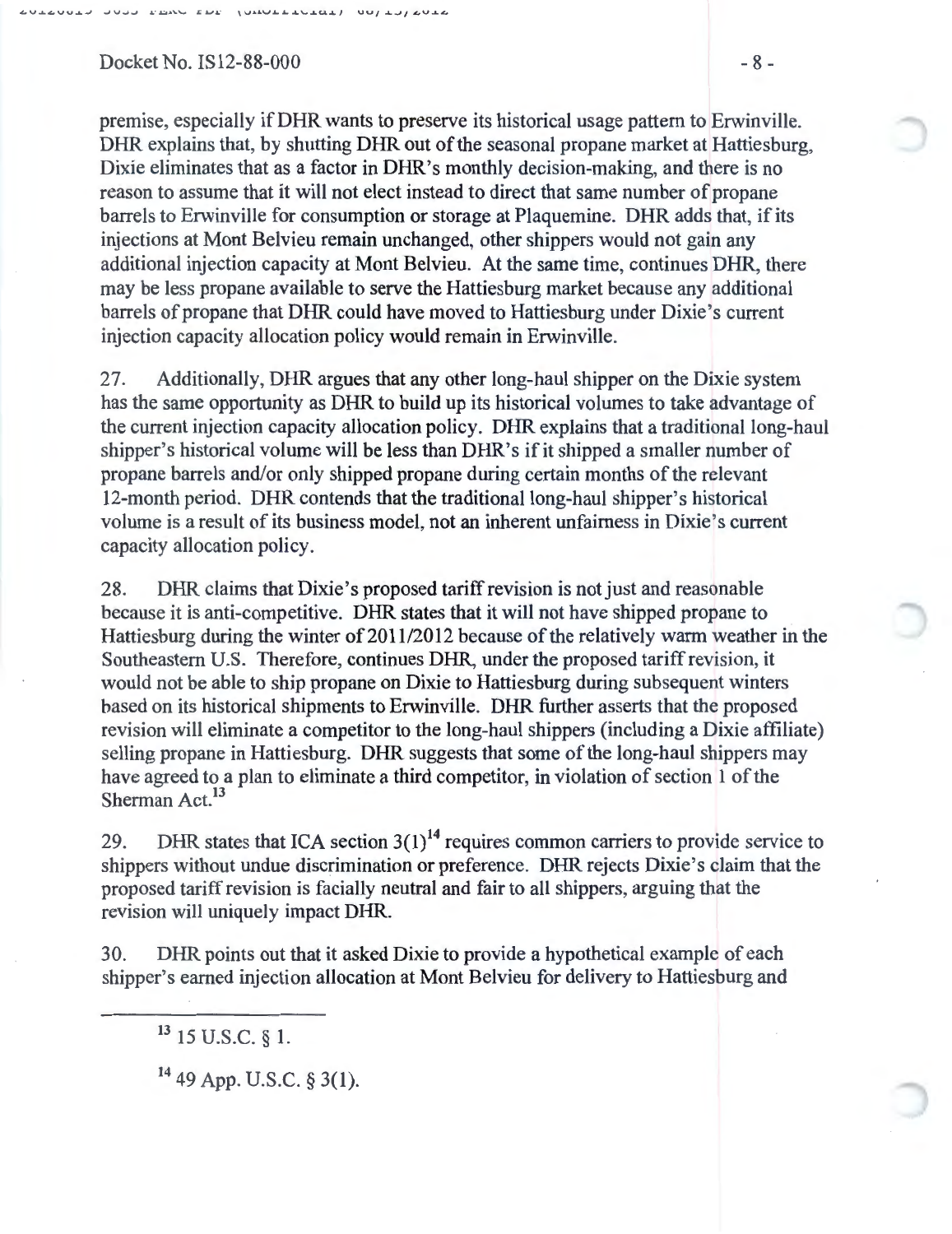$Docket No. IS12-88-000$  - 9 -

points east had the revised allocation procedure been effective in February 2012. DHR states that Dixie claimed that the proposed tariff revision would not confer a net benefit on its affiliate; however, it failed to show that the proposed tariff revision would not be unduly discriminatory as applied to DHR. DHR asserts that a cursory review of the data Dixie provided could lead to the conclusion that Dixie's affiliate might be able to ship almost the same number of barrels to Hattiesburg during future winters (beginning with the winter of  $2011/2012$ ) under the proposed tariff revision as it has shipped under the current tariff. However, continues DHR, Dixie's affiliate actually will be able to ship significantly more to Hattiesburg because the short-haul destination to which Dixie's affiliate ships will not be under injection allocation to Hattiesburg and points east.

# **3. Propane Group**

31. Propane Group supports Dixie's proposed tariff change and submits that it is in the best interests of Dixie's shippers as a whole. Propane Group states that its members traditionally have moved propane from origins in Texas and Louisiana to destinations across the Southeast from Mississippi to North Carolina and that they have used the Dixie system for decades. Propane Group describes its members as mostly long-haul shippers that use the Dixie system primarily in the high demand winter months. However, Propane Group states that its members recently have experienced interruptions in service, which Propane Group believes is caused by DHR tying up capacity during the winter months when that capacity is most needed.

# **B. Reply Comments**

#### 1. **Dixie**

32. Dixie asserts that it is not attempting to restrict capacity brokering; therefore, *Suncor* does not require the Commission to reject the proposed rule.<sup>15</sup> Further, Dixie accepts DHR's explanation that it ships propane to Erwinville primarily to supply its affiliate's petrochemical plant rather than to build up a volume history that will permit it to ship propane to Hattiesburg during periods of peak demand. Nevertheless, continues Dixie, DHR currently has the ability to use its control over injection capacity to restrict the ability of the traditional long-haul shippers to move their product to Hattiesburg and points east. Moreover, adds Dixie, when DHR does not use its full allocation, it adversely affects other shippers.

 $\mathcal{L}_{\mathcal{A}}$ 

<sup>&</sup>lt;sup>15</sup> Dixie cites *Suncor Energy Marketing Inc.*, 132 FERC ¶ 61,242, at P 104 (2010) (rejecting proration policy that sought to eliminate brokering, which the Commission held was permissible under the ICA).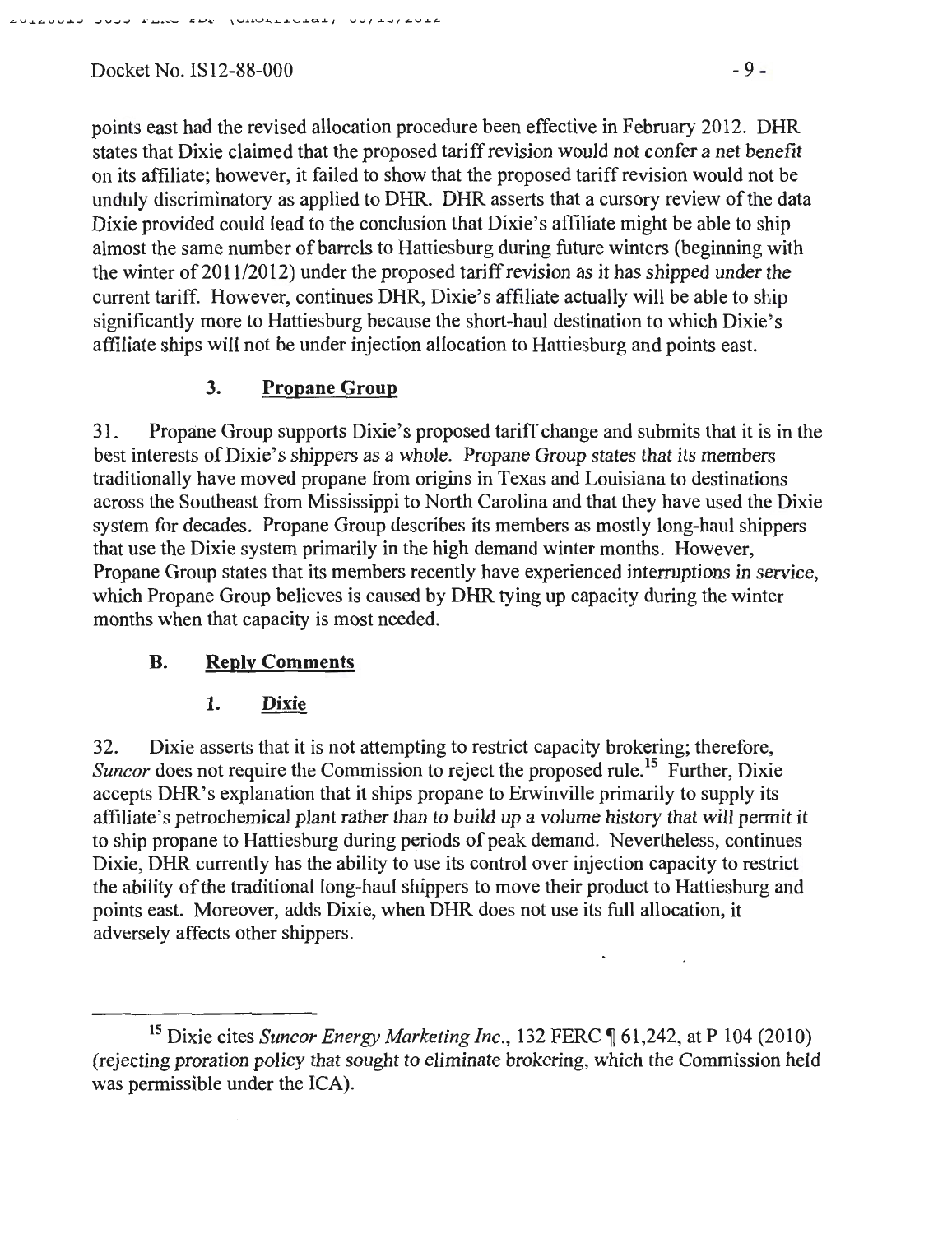$Dacket No.$  IS12-88-000  $-10-$ 

33. Dixie is not persuaded by DHR's claim that it has not forced shippers to sell propane to it at a discount at Mont Belvieu or to buy propane from it at a premium above the Hattiesburg price. Dixie states that the winter price differential between Mont Belvieu and Hattiesburg can exceed the transportation rate between those two locations so that a shipper such as DHR that controls capacity on Dixie is able to earn a profit by purchasing propane at Mont Belvieu and selling it for more at Hattiesburg (even at the prevailing Mont Belvieu and Hattiesburg prices). Thus, continues Dixie, shippers that cannot obtain sufficient capacity cannot earn these profits and may be forced to purchase propane from shippers such as DHR that control the capacity. Dixie also challenges DHR's assertions that there is no evidence that: (1) traditional long-haul shippers will leave the system if the new rule is not accepted; (2) those shippers have no viable alternatives to Dixie; or (3) Dixie has not shown that it would be harmed by their departures. Dixie acknowledges that it had periods of capacity constraint before DHR became a shipper and that it has been able to avoid prorationing during several recent winter months, likely because of warmer weather.

34. Dixie next addresses DHR's argument that the proposed rule change would not necessarily give traditional long-haul shippers any greater access to capacity because there is no reason to assume that DHR will not direct the same volumes into the Erwinville delivery point for consumption or storage at Dow Chemical's plant. On the contrary, states Dixie, ifDHR is no longer able to apply its entire historical allocation to winter movements to Hattiesburg, it is likely to ship only that amount of propane needed for feedstock at the Dow Chemical plant.

35. Dixie argues that DHR is not eliminated as a competitor from the Hattiesburg market because it can always choose to ship propane to Hattiesburg and build up a volume history like any other shipper. Further, Dixie denies that the proposed rule is intended to uniquely impact DHR or that it will benefit a Dixie affiliate.

36. Dixie also rejects DHR's allegation that the proposed change is discriminatory because it does not affect certain short-haul movements that begin at origin points located between Mont Belvieu and Hattiesburg (e.g., at Sulphur, Anse La Butte, or Grangeville, Louisiana) and end at Hattiesburg or points east of Hattiesburg. Dixie emphasizes that the capacity constraint occurs on the initial segment between Mont Belvieu and Sulphur, so that shippers moving propane from Hattiesburg to points east do not contribute to the capacity constraint.

## 2. DHR

37. DHR emphasizes that Dixie's proposal is not intended to remedy an operational problem on its system. DHR points out that Dixie chose to adopt historical throughput-based prorationing policy and that its current injection capacity allocation policy is working as intended by honoring a shipper's historical volumes for allocation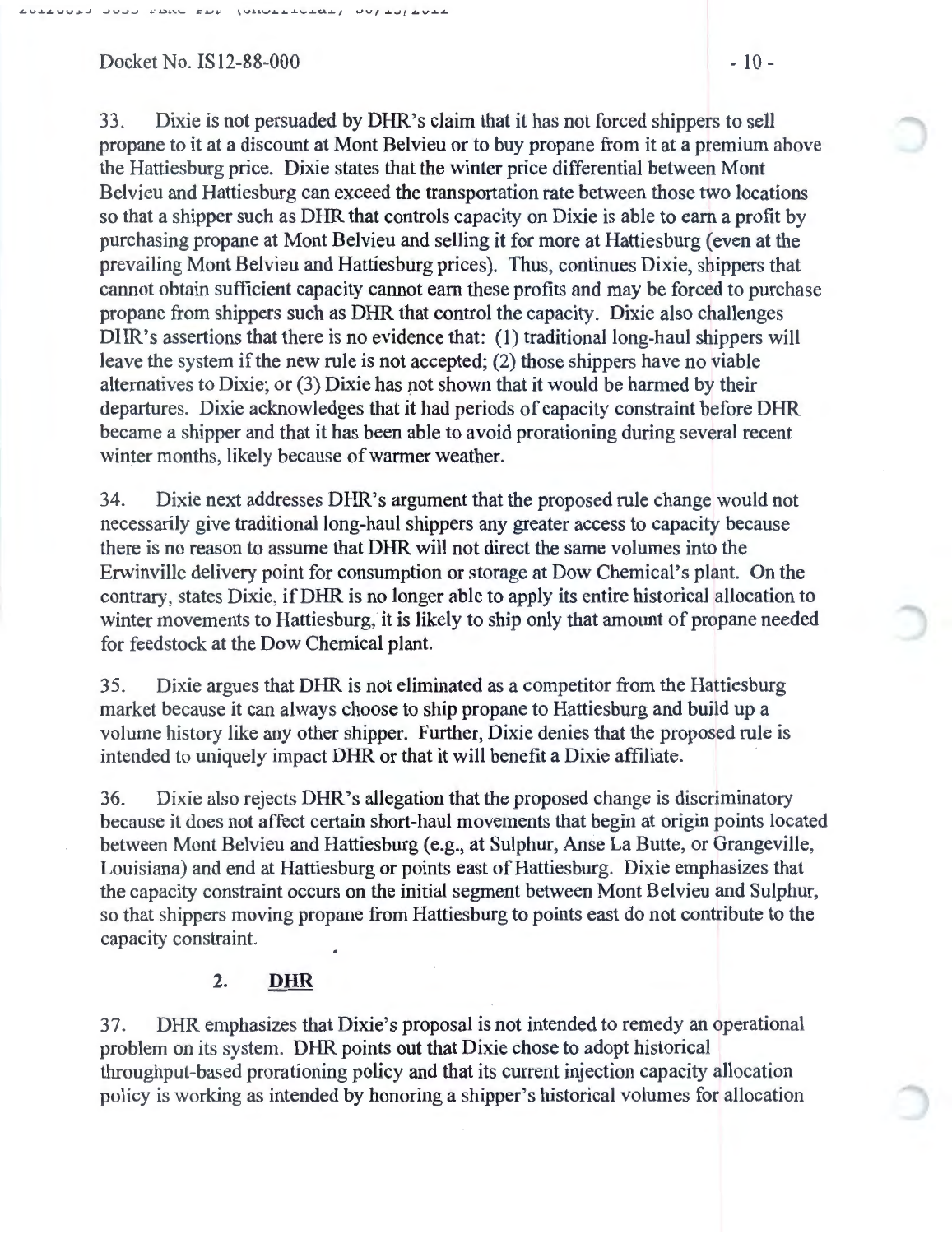Docket No. IS12-88-000 - 11 -

purposes. DHR maintains that any Dixie shipper can secure a greater allocation of the injection capacity at Mont Belvieu by building up its own historical volumes.

38. DHR again alleges that Dixie is seeking to control shipping during periods of constraint by eliminating DHR as a competitor. DHR emphasizes that, if it continues to inject the same amount of propane at Mont Belvieu, but ships all of the volumes to Erwinville (because it is precluded from shipping propane to Hattiesburg), other shippers would not gain any additional injection capacity at Mont Belvieu. DHR contends that it cannot control Mont Belvieu injection capacity because no shipper controls that capacity.

39. DHR also challenges Dixie's claim that DHR has the ability to drive up the market price of propane in Hattiesburg because it shipped less propane than its allocation during certain months when the system was on injection allocation. DHR explains that various factors may influence its decision to ship to Hattiesburg, including the actual wholesale demand for propane in Hattiesburg, offers from EPOLP to sell it propane in Louisiana after the original nominations are made, and unexpected plant problems or changes in the favored feedstock.

40. DHR again points to the system constraints that occurred before it became a shipper, fewer injection allocations at Mont Belvieu, and its declining shipments on Dixie in recent years. Moreover, adds DHR, some of Dixie's allegations, such as competitive risk to its system, are not even relevant to common carrier pipelines under the ICA.

41. Finally, DHR states that Dixie has failed in its attempt to demonstrate that its proposed revision would not be unduly discriminatory or preferential as required by ICA section  $3(1)^{16}$  by alleging that its affiliate, EPOLP, also would be adversely affected by the proposed change. DHR argues that the short-haul destination to which EPOLP ships would not be subject to injection allocation, and in any event, Erwinville is not an origin on the pipeline. Therefore, continues DHR, not only would Dixie's affiliate still be able to ship all of its Mont Belvieu injection allocation to Hattiesburg and points east, EPOPL also would be able to ship to Hattiesburg (or points east) a significant portion of the propane that DHR would have shipped to Hattiesburg, but for the proposed tariff revision (assuming that DHR does not nominate that amount of propane to Erwinville).

# **3. Propane Group**

42. Propane Group maintains that DHR's comments raise questions as to the nature of its own operations and whether they should be subject to the Commission's jurisdiction. Propane Group cites DHR's explanation of the process that goes into its shipping decisions. According to Propane Group, ifDHR determines that one of the feedstocks

16 49 App. U.S.C. § 3(1).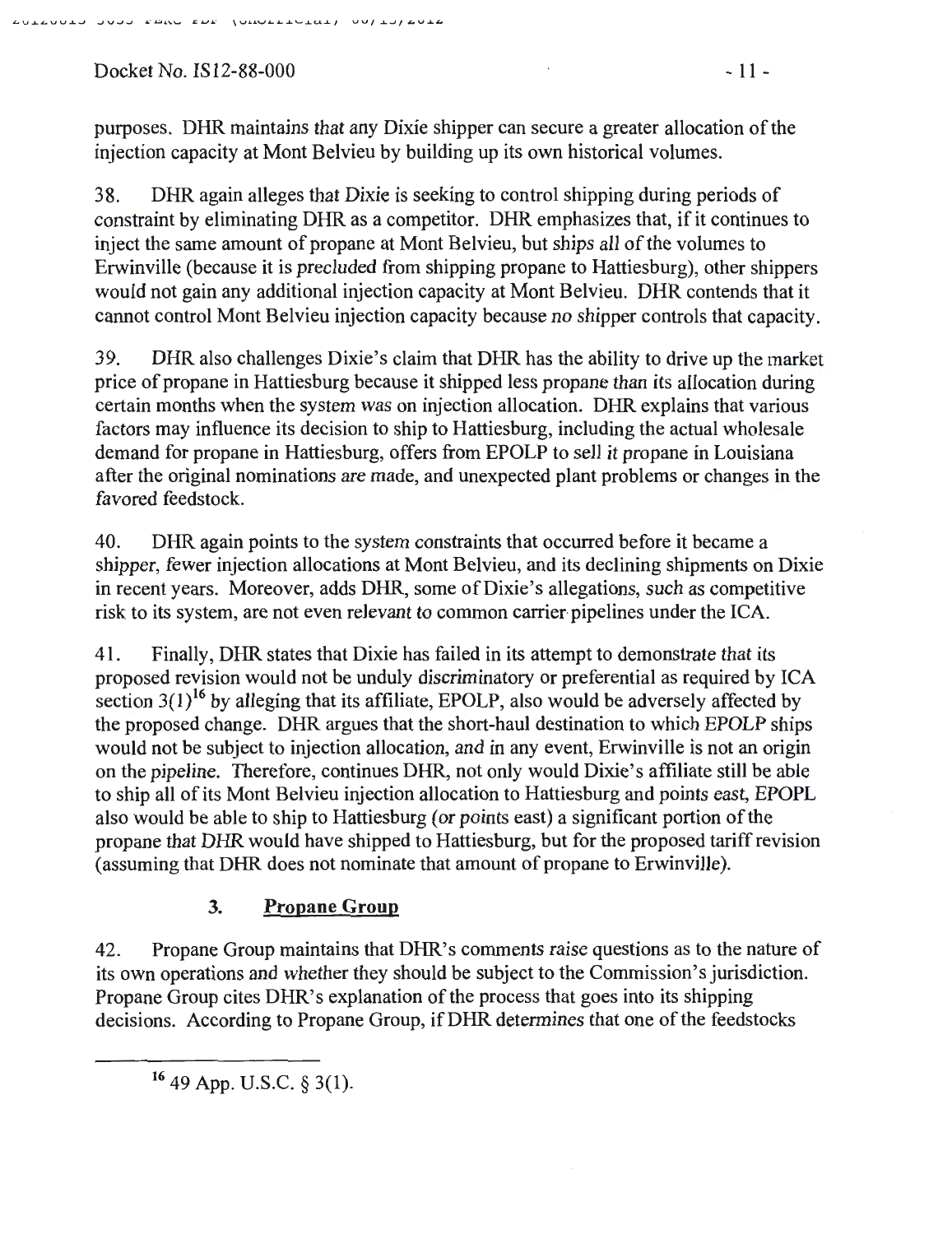Docket No. IS12-88-000 - 12 -

available to Dow Chemical, such as propane, is unfavorable, it can choose from among a variety of options (or a combination thereof), including: ( 1) selling into the Mont Belvieu market; (2) selling to other petrochemical companies directly; (3) storing for later consumption; (4) selling into the Louisiana market; or  $(5)$  selling into the Hattiesburg market.

43. Propane Group observes that DHR stated that it has an eight-inch proprietary pipeline from Mont Belvieu with a capacity of approximately 62,000 bpd that supplies the Dow Chemical facility. Further, states Propane Group, DHR has stated that it prefers to use that line because it is more expensive to ship propane on Dixie than it is to move to Erwinville by other means. In fact, continues Propane Group, DHR has an extensive pipeline network in the U.S. Gulf Coast, operating over 3,000 miles of pipeline, as well as having storage accessible in the Erwinville/Plaquemine area.

44. Propane Group contends that the Commission should investigate the nature of DHR's pipeline network. Propane Group states that the "essential character" of the transportation establishes the determination as to whether a transportation service is interstate or intrastate in nature.<sup>17</sup> Further, states Propane Group, the Commission's general policy is that all interstate-related product movements are to be considered jurisdictional unless the facts reflect a sufficient break in the continuity of transportation such that a shipper does not have a fixed and persisting intent to move product in interstate commerce.<sup>18</sup> In particular, continues Propane Group, where a pipeline or other facility is simply a "link in the chain of interstate transportation," the interstate character of transportation will not be broken.<sup>19</sup> Propane Group asks the Commission to order DHR to show cause why it should not be required to file tariffs and rates governing this transportation, especially given its status as a competing pipeline to Dixie.

45. Propane Group asserts that DHR's interest in Dixie shipments is subservient to its petrochemical operations and does not deserve special protection. According to Propane Group, DHR's decisions regarding the shipment of propane on Dixie are entirely by-products of its decisions as to how to maximize the profit of its affiliated petrochemical plants so the change in Dixie's proration policy will not harm DHR. By

18 Propane Group cites *Texaco Ref* & Mktg., *Inc. v. SFPP, L.P.,* 80 FERC <sup>~</sup>61,200 (1997), *order denying reh 'g,* 81 FERC ~ 61,388 (1997).

19 Propane Group cites *Southern Pacific Terminal Co. v. ICC,* 219 U.S. 498, 522 (1911).

<sup>17</sup> Propane Group cites *Atl. Coast Line R.R. Co. v. Standard Oil Co.,* 275 U.S. 257, 268 (1927); *see also Baltimore* & *Ohio Southwestern R.R. Co. v. Settle,* 260 U.S. 166 (1922).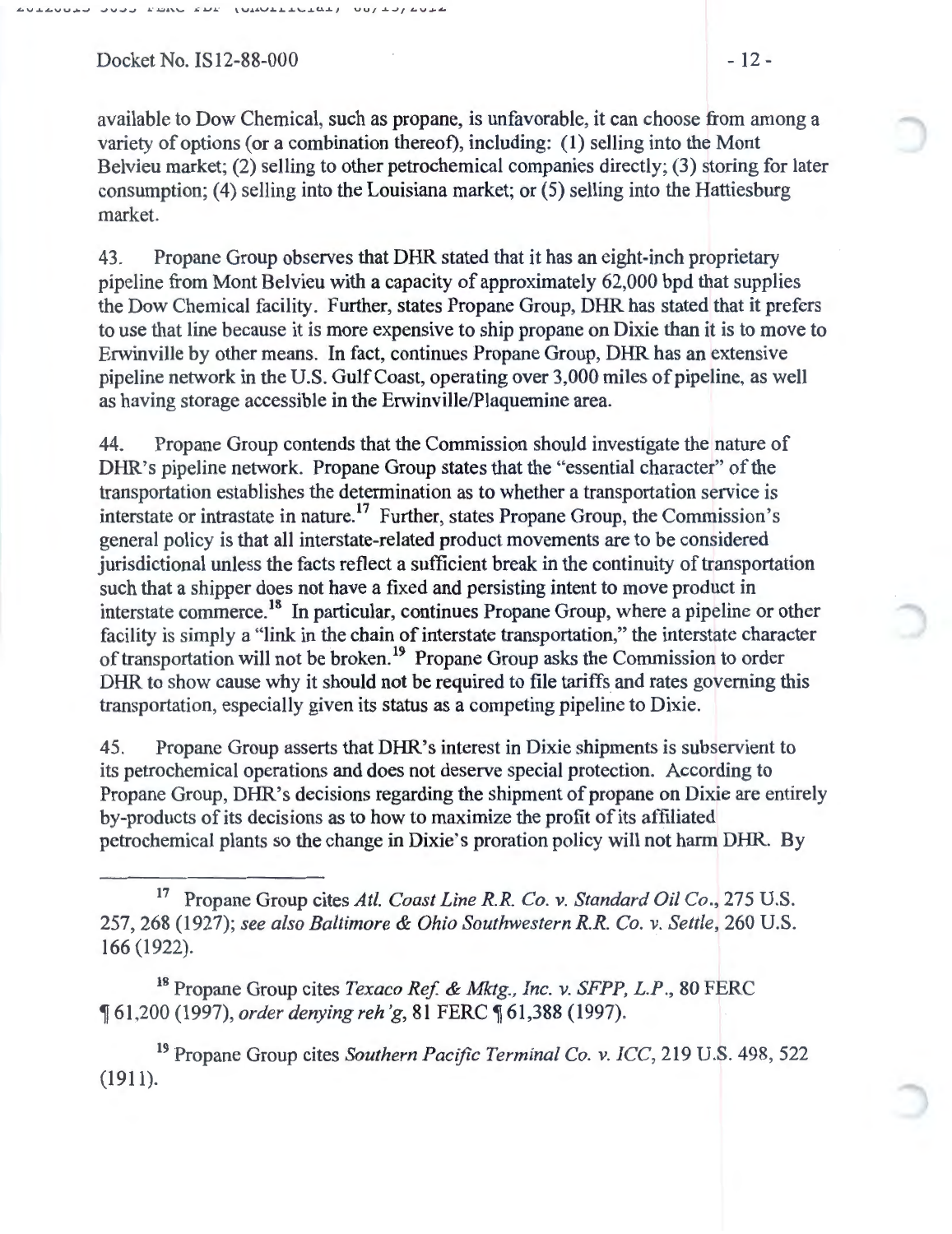Docket No. IS12-88-000 - 13 -

contrast, continues Propane Group, the current allocation policy adversely affects shippers whose primary business requires the long-haul shipment of propane on Dixie. Propane Group maintains that the Commission has a duty to ensure that pipelines treat all shippers fairly, which Propane Group believes includes protecting long-haul shippers from undue preferences requested by short-haul shippers. Finally, states Propane Group, DHR's claims that long-haul shippers may have violated the Sherman Act through unspecified "arrangements" with EPOLP are unsupported and should be dismissed.

## Commission Analysis

46. The tariff section at issue in this proceeding currently provides as follows: "Injections at Hattiesburg and origin points West of Hattiesburg will be allocated based on Shipper's historical volume at those origins. Injections at origin points East of Hattiesburg will be allocated based on Shipper's historical volume at those origins." This clearly. allows a shipper's injection history from Mont Belvieu to be applied in calculating its allocation of available injection capacity at Mont Belvieu in periods of prorationing. There appears to be no genuine question that DHR has established its injection allocation by complying with Dixie's tariff in all respects. It does not in itself amount to any preference that is undue because all shippers had the right to ship in such a manner as to obtain an historical injection allocation based on their shipments.

4 7. The proposed tariff revision provides as follows: "During periods of injection allocation, a Shipper's historical volume to a specific destination will not be able to be used for movements east of that destination; provided however, for purposes of injection allocation, both the Hattiesburg destination and all destinations east of Hattiesburg will be considered as one destination." Despite Dixie's claims to the contrary, it appears that Dixie's proposal to revise its current prorationing methodology retroactively undermines the prior allocation history of a particular shipper, and DHR is the primary, if not the only, shipper that would be impacted adversely by the application of the proposed revision to Dixie's tariff.

48. ICA section 3(1) provides in part as follows:

It shall be unlawful for any common carrier subject to the provisions of this chapter to make, give, or cause any undue or unreasonable preference or advantage to any particular person, company, ... or any particular description of traffic . . . or to subject any particular person, company, ... or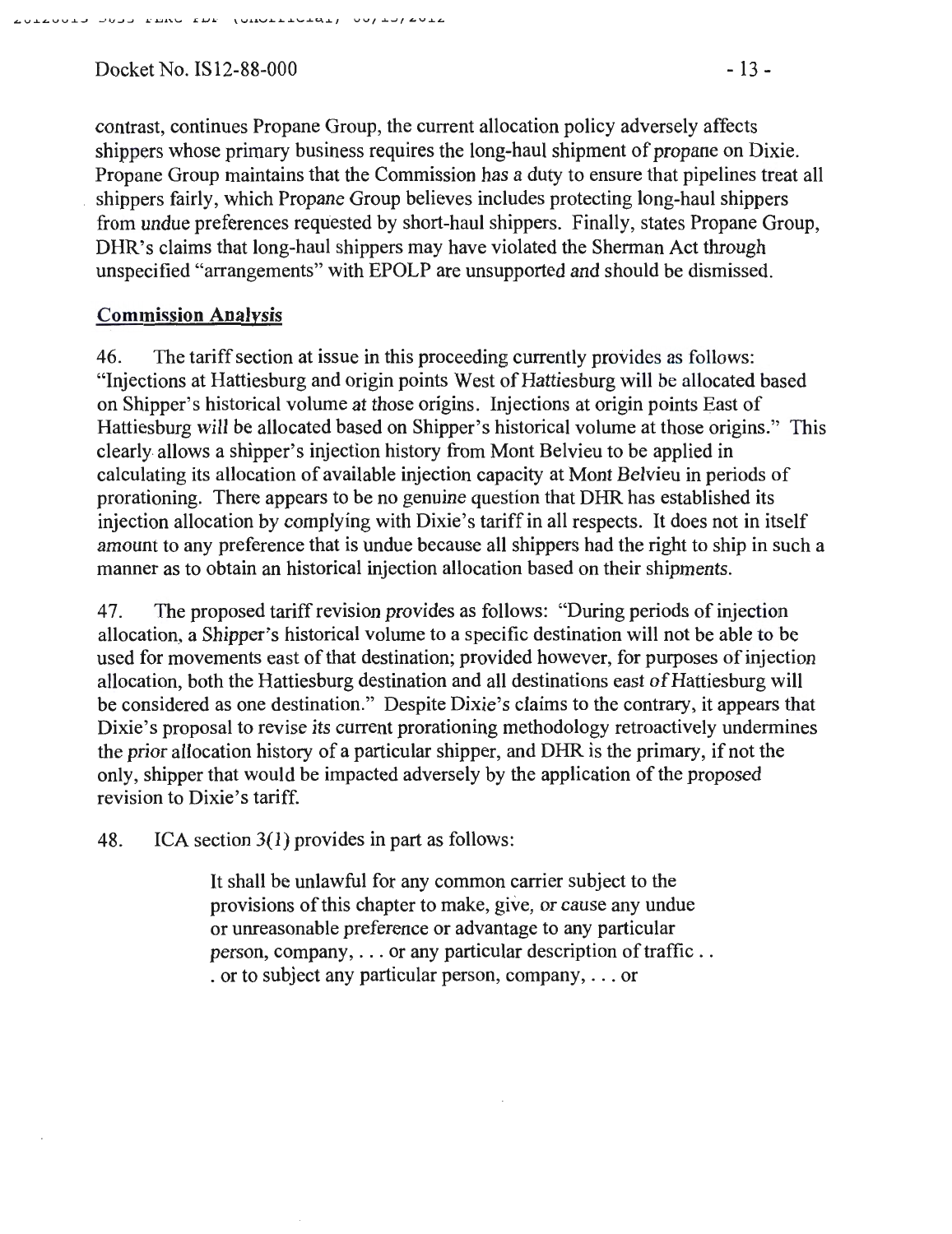Docket No. IS12-88-000 - 14 -

description of traffic to any undue or unreasonable prejudice or disadvantage in any respect whatsoever....<sup>20</sup>

49. The Commission acknowledges that it affords pipelines considerable latitude in developing methods for allocating pipeline capacity in periods of excess demand for the capacity.<sup>21</sup> However, Dixie's proposal attempts to expand that latitude beyond the limitations established in the ICA by unjustly subjecting DHR to "undue or unreasonable prejudice or disadvantage."

50. Dixie bears the burden of proof to demonstrate that its proposal is just and reasonable and not unduly discriminatory. It has not met that burden here. The focus of its post-technical conference comments is its claim that the current injection prorationing methodology gives DHR an unfair preference. Specifically, Dixie asserts that the current methodology allows DHR to rely on its shipments from Mont Belvieu to Erwinville to give it the ability to tie up capacity to Hattiesburg when DHR finds that movement more profitable than shipping propane to Erwinville to serve as a feedstock for Dow Chemical's plant near that destination.

51. As DHR has pointed out, the current injection allocation provision allows any long-haul shipper on Dixie's system to make the decision to build up a shipping history that would permit it to obtain a greater share of allocated injection capacity during periods of prorationing. Thus, it appears that Dixie's current tariff provision is neutral because the ability to move propane on Dixie from Mont Belvieu during periods of constraint depends entirely on the shippers' own business decisions. Further, Dixie has not shown that its current methodology hampers the physical operation of its system during periods of injection allocation and that the proposed methodology would remedy any such situation.

52. Dixie also contends that long-haul shippers are responsible for a greater share of barrel-miles and a greater share of its revenue. Dixie asserts that, if those shippers leave the system, Dixie will be harmed. This claim is speculative, and at any rate, Dixie's attempt to favor certain shippers is contrary to the protections established in the ICA.

<sup>&</sup>lt;sup>20</sup> 49 U.S.C. App. § 3(1). ICA section 1(4) requires that carriers provide transportation upon reasonable request therefor and that they make reasonable rules and regulations with respect to their operations. 49 U.S.C. App. § 1(4).

<sup>&</sup>lt;sup>21</sup> E.g., Mid-America Pipeline Company, LLC, 106 FERC  $\parallel$  61,094, at P 14 (2004) ("There is no single method of allocating capacity in times of excess demand on oil pipelines should have some latitude in crafting capacity allocation methods to meet circumstances specific to their operations.").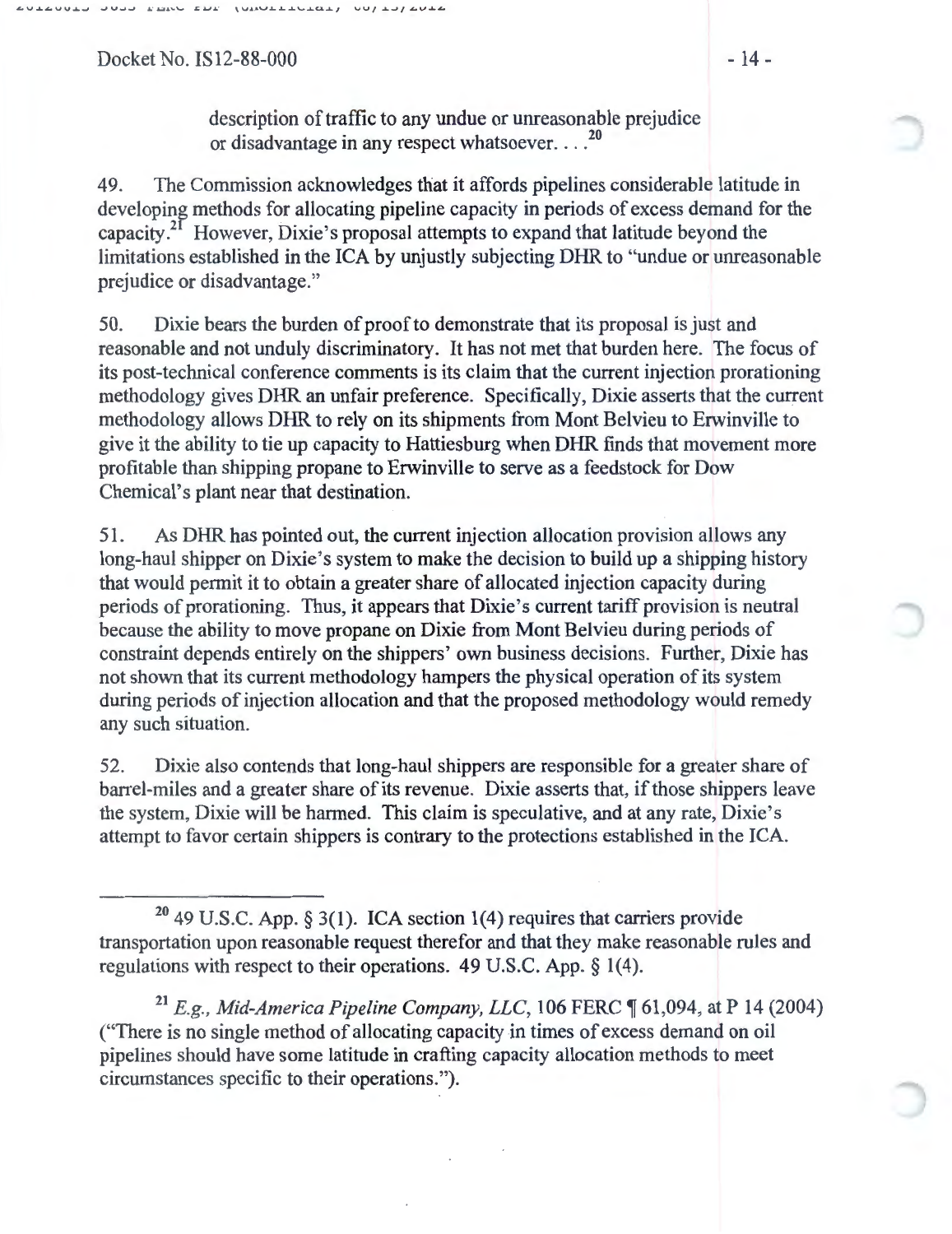Docket No. IS12-88-000 -15-

""V..L,VV..L....I .-JV-J-1 .\_. J.:U.'\.\,.. L J.J J . ." \V.I.4V.1...L...L\,....LC',..L..LJ VU/ *..L....Jf* .L.V..L.""

53. Further, Dixie argues that the ability of a single shipper to tie up capacity at the pipeline's Mont Belvieu origin gives that shipper the ability to control the price of propane at Hattiesburg and points east. It is not at all clear from the record that DHR is influencing the propane price at Hattiesburg or Mont Belvieu any more than other market participants. Moreover, these claims are irrelevant in determining whether the proposal is just and reasonable and operates in a not unduly discriminatory manner. The fact that DHR has established a history of injections that result in a particular allocation of capacity under Dixie's own prorationing provisions is not in itself sufficient to establish a just and reasonable basis for changing that policy. Upon consideration of all the arguments and counterarguments following the technical conference, it appears to the Commission that all shippers had an equal opportunity to build a shipping history under the existing tariff and still do. As provided in section 3(1) of the ICA, a common carrier cannot subject a shipper to any undue or unreasonable prejudice or disadvantage, and Dixie's proposal appears to do just that. For all of the above reasons, the Commission cannot find that the proposal is just and reasonable and not unduly discriminatory, and must reject FERC Tariff No. 99.1.0.

Il l

54. Finally, both DHR's allegation that Dixie and other long-haul shippers may have violated the Sherman Act and the Propane Group's allegation that DHR's operation of its proprietary pipeline is interstate in nature are beyond the scope of this proceeding.

The Commission orders:

FERC Tariff No. 99.1.0 is rejected, as discussed in the body of this order.

By the Commission.

 $(SEAL)$ 

Nathaniel J. Davis, Sr., Deputy Secretary.